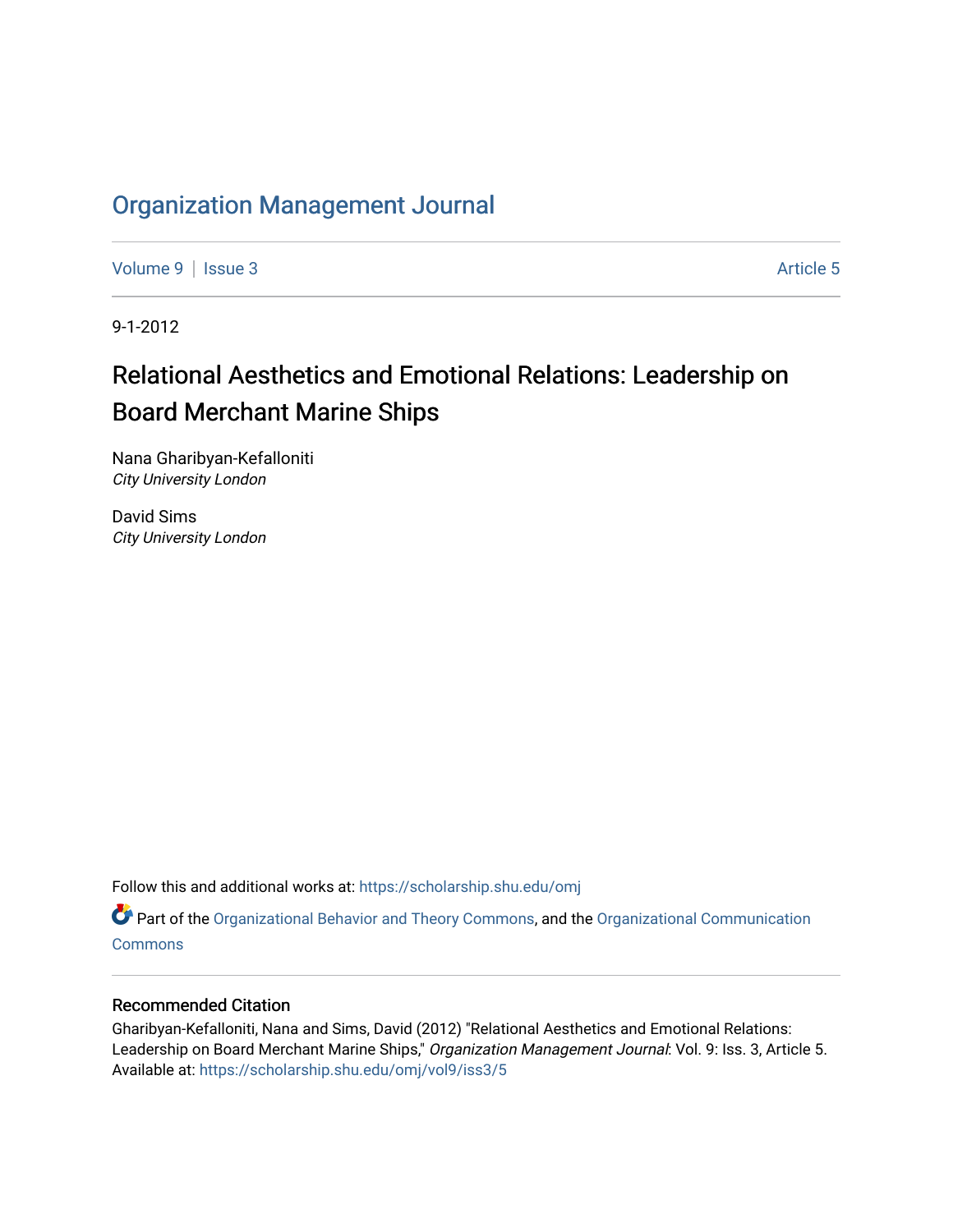

## **Relational Aesthetics and Emotional Relations: Leadership on Board Merchant Marine Ships**

Nana Gharibyan-Kefalloniti<sup>1</sup> and David Sims<sup>1</sup>

<sup>1</sup>*Cass Business School, City University, London, United Kingdom*

**Life on board merchant marine ships is very tough, very male, and isolated from much of the rest of the world by language, culture, and usually a large expanse of sea. This article presents data that show that leadership in this environment is full of aesthetic appreciation that is often relational, arising in interaction with others' appreciation, and also full of strongly felt emotion. Those who exercise leadership on merchant marine ships (captains, chief engineers, first officers) turn out to have strong views on the importance of understanding aesthetics and emotions in discharging their responsibilities. We illuminate these leaders' aesthetics and emotions about the sea and ships by comparing and contrasting them with those of a professional seascape painter.** *Organization Management Journal***, 9: 179–186, 2012. doi: 10.1080/15416518.2012.708852**

**Keywords** aesthetics; emotion; relational aesthetics; leadership; shipping; flow

The sea is a lot of things and that is why I keep saying that the sea is a muse. By looking at the sea you can get lost in your thoughts. The sea makes you dream. *...* The sea purifies one's soul. *...* Seafarers live a dramatic*/*tragic life, it is not pleasant. They make it pleasant with their inner lives. *...* I learn more about the sea by listening to seafarers' stories, which are filled with the fantasies and metaphors they live by. (Iosif Demiris, seascape painter)

This article discusses research in an environment that is not widely associated with either aesthetics or emotion. Few outsiders have any concept of what people actually do on board ship. We started from the assumption that the experience might be too painful to dwell on, that it might be one of those jobs that people do in order to amass cash with which to enjoy themselves between tours of duty. This makes it an exciting environment for our investigation; if leadership here concerns itself with aesthetics and emotions, then the same may be true in other surprising places.

The kind of leadership we want to understand takes account of the fact that beauty, harmony, and the sublime dwell in organizations, and our study suggests that this is certainly true on board merchant ships. This research has involved three strands of data; we conducted 16 interviews with captains, first officers, and chief engineers, using this group as primary research collaborators (Grisoni & Page, 2010). We subsequently interviewed a painter of seascapes, hoping that his perspective on the aesthetics of the sea would give more depth to our understanding of what we had heard from seafarers. We also paid attention to a number of cultural artifacts that the seafarers volunteered as a way of illustrating what they wanted us to understand from them about the beauty of life at sea. As we discuss later, these came in several forms, but the ones that we have been able to show in this article are the photographs they gave us. The point of these photographs, spaced through the text of this article, is twofold. First, we intend that they should serve as another form of data, which, while they could be open to further analysis (e.g, by photo-elicitation; Harper, 1988), we wish to use as continuous reminders to the reader of the seafarers' understanding of the beauty of their surroundings and the importance they attached to trying to show this to us. Second, some readers may be surprised by the sophistication and the level of education and understanding shown by the seafarers in the quotations that we use. This surprised us, too, and is a part of our findings. We believe that the level of ability and understanding shown by our interviewees is supported by the artistic and compositional quality of their photographs. The sea images are offered in this article as a way of involving readers in the process of seeing through "native eyes" the context in which the social action occurs.

The sea does not look the same to everyone. Our seafarers told us that it shows flashes of color to those who have the art of seeing. This is always a learned art (Berger, 1972), even though the physical act of seeing precedes words in child development. As Merleau-Ponty (1962) taught us, we are "always already" skilled in such arts, but we can also be dangerously estranged from them. The seafarers have that skill, and they offered the photographs on their own initiative. They wanted to make their own contribution to our research and to the field. The artworks offered by seafarers, such as photographs, music, and films, enhance our ability to feel what they feel. The medium of a journal article enables us to display some of the photographs, and the music and films have also been part of our understanding of

Address correspondence to Nana Gharibyan-Kefalloniti, 13 Galaxidiou St., Glyfada, 16674 Athens, Greece. E-mail: gnana@hol.gr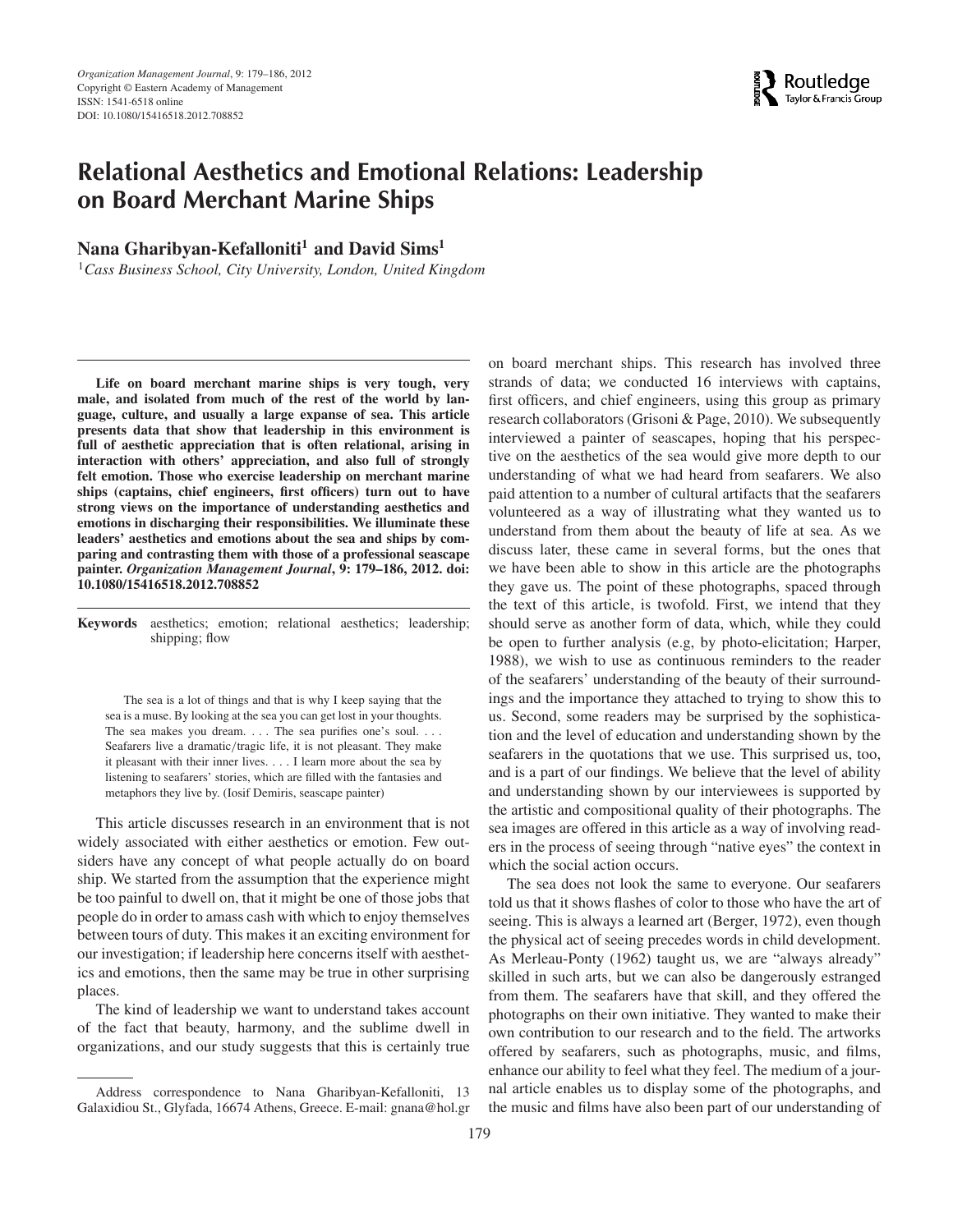the context, even though we have not been able to show these in the article. These works, offered by the leaders whom we interviewed, are integral to our understanding of their aesthetic and emotional experience, and we hope that readers will find them helpful in understanding the world that we are writing about. The photographs were offered to us in the spirit of painting a general picture of the context of leadership on board ship, and they do not necessarily tie closely to any particular part of our analysis. We have judged that they are nevertheless worthy of inclusion, even if the connections are sometimes allusive rather than clear. As part of the aesthetic inquiry these images evoke sensory and aesthetic knowledge about seafarers' lives. Our theoretical analysis is of the words the seafarers used to us, not of the photographs, which have been important mostly in that they helped us to understand context, and particularly in that the seafarers thought it was important for us to see the photographs in order to understand how they understood their working world.

Our objective is that, at the end of this aesthetic and emotional voyage into the organizational context of merchant marine seafarers, the reader will be able to view the lived experience of seafarers through different eyes, and from the perspective of their lived experience, as well as gaining new theoretical ideas on relational aesthetics and emotional relations in leadership. We also believe that this work will be complementary with studies that explore the difficulties of maritime life, such as Oldenburg, Jensen, Latza, and Baur (2009), as well as with those that express a much more positive view, such as Griffiths and Mack (2007), where the aesthetic rewards are seen as outweighing the discomforts. As Mack (2010, p. 374) says, "Seafarers have historically been drawn to the sea *partially* for aesthetic reasons (Weiburst, 1976)."

#### **RELATIONAL AESTHETICS**

Beardsley (1982) offers five criteria for describing *aesthetic experience*, which are paraphrased as follows by Csikszentmihalyi and Robinson (1990): (1) object focus: the person willingly invests attention in a visual stimulus; (2) felt freedom: he (she) feels a sense of harmony that preempts everyday concerns and is experienced as freedom; (3) detached affect: the experience is not taken literally, so that the aesthetic presentation of a disaster might move the viewer to reflection but not to panic; (4) active discovery: the person becomes cognitively involved in the challenges presented by the stimulus and derives a sense of exhilaration from the involvement; and (5) wholeness: a sense of integration follows from the experience, giving the person a feeling of self-acceptance and self-expansion.

"Relational aesthetics" is a term coined by the French curator and writer Nicolas Bourriaud (1999) to describe a broad strand of contemporary art in which the sphere of human relations constitutes the site of the artwork, and that artwork can only be understood in the present moment of its context. In this tradition, artists use performative and interactive techniques that rely on the responses of others. "The art occurs in the relations

between the artist and the bystanders, and is a co-creation of two or more parties." Two basic aspects of the contemporary artistic process are "relational" and "contextual," which are mainly one and the same thing according to Bourriaud (1999): "What do relations eventually create?—Context."

Bourriaud gives a new interpretation of the aesthetic object; the object is no longer materially or conceptually defined, but relationally. Such an approach brings together artists whose raw material is not wood, marble, or fabric but culture. What Bourriaud insists they have in common is the desire and intention to relate across the artificiality of time and space, whether that be physical, social, or institutional space. They choose, design, and assemble. They start from people's behavior and the way they live. For Bourriaud, art is something you want to do as a social, recreational activity rather than a special transaction. In social interaction and relational aesthetics, art meets everyday life, and it is one of the findings of our research that this definitely includes life on board ship.

Our interest in the idea of "relational aesthetics" in this article is because the descriptions of the beauty and ugliness of leadership at sea by our participants are very much to do with the experience in the moment. In our research on leadership on board ships, we have become interested in understanding what aesthetic experience means to the seafarers whose experience is being discussed. What can seafarers tell us about why a particular experience is pleasurable and valuable for them, and why does it help them to survive and perform at sea? A brief review of what the philosophy and psychology of aesthetics say about the criteria and functions of the aesthetic experience may help to answer that question.

From a contemporary point of view, it is possible to say that "all aesthetic theories can be subsumed under what used to be called a naturalistic perspective" (Csikszentmihalyi & Robinson, 1990). As Csikszentmihalyi and Robinson (1990) said,

Even the most idealistic and formal theories of the past can be seen as variants of a basic hedonistic epistemology, according to which the aesthetic experience is good for the perceiver. *...* To a large extent, it seems to depend on how one defines what *good* is. (p. 10)

In other words, we regard something that does us good, or makes us feel good, as aesthetically positive.

Ladkin (2008) considers the place of beauty in the aesthetics of embodied leadership, and analyzes the way that Plato (1982) presents aspects of beauty. First, there is a relationship between what is beautiful and what is ethical. "Here Plato clearly links the beautiful with the moral. In order to be beautiful, an action, or way of being must have the purpose of being good" (Ladkin, 2008, p. 34). This is reminiscent of Keats's phrase "Beauty is truth, truth beauty" from his "Ode on a Grecian Urn" (Keats, 1820). It also contrasts with some recent uses of the word "aesthetics," which as Gabriel (2008, p. 5) has pointed out has been juxtaposed with ethics. Second, there is the beautiful as that which is fit for a purpose. Even an action that might be seen as ugly in itself, and Ladkin gives the example of Mo Mowlem, a British politician, taking her wig off and banging it on the table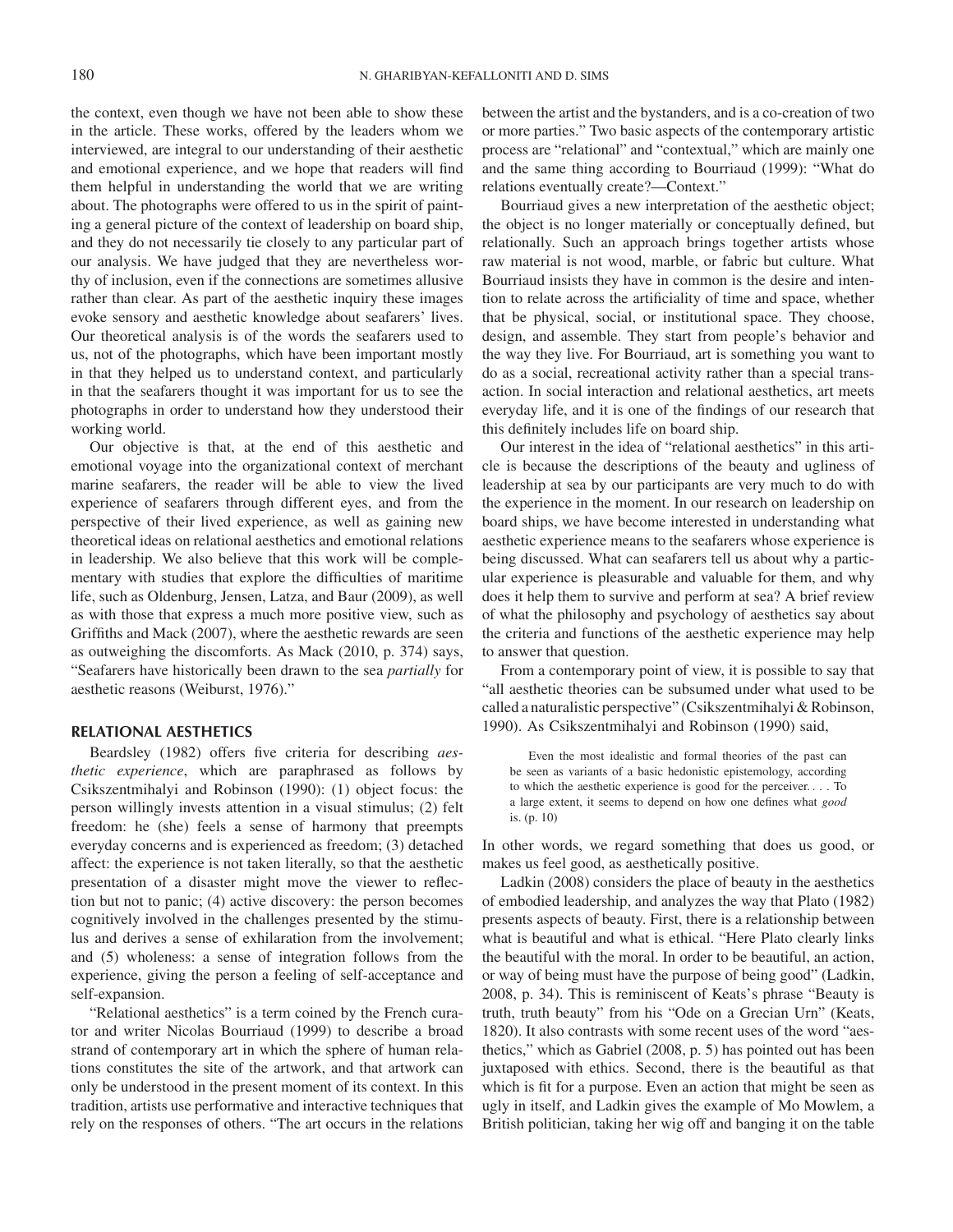in one of the meetings that brought an end to the conflict in Northern Ireland, can be beautiful if it fits its purpose perfectly and is fully effective (as Mowlem's wig banging was). Third, beauty in leadership is a matter of mastery, where the person who has mastered the activity knows both the way to go about it, or "form," and how much to do of any particular activity. This third aspect of beauty is very reminiscent of the notion of "flow" (Csikszentmihalyi & Robinson, 1990), which we return to later.

No approach to aesthetic experience relies on either purely rational or purely emotional explanations. Human beings have another way of apprehending reality: an experience of blinding intuition, a sense of certainty and completeness as convincing as any reason (Baumgarten, 1735*/*1936), although we would accept that this experience does not have to be blinding, but could also come after contemplation. This way of seeing the world has been called *aesthetic experience* (Csikszentmihalyi & Robinson, 1990). "To exclude sensations and perceptions from knowledge" is "to sacrifice valuable forms of consciousness" such as the emotional, the intuitive, and to a lesser extent the volitional aspects "on the altar of reason" (Csikszentmihalyi & Robinson, 1990, p. 6).

Approaches to aesthetics based on the concept of the Platonic ideal stressed the belief that art represents not the limited particularities of the world of appearances but the underlying, eternal forms behind them. Aesthetic pleasure results from the union of intuition and understanding (Kant, 1790*/*1914), and according to Croce (1902*/*1909) it results from the process of expressing a formerly unformulated intuition. This does not mean that one must achieve understanding to appreciate aesthetically but some of the pleasure, and some of the perception of beauty, come in the attempt to understand.

Dewey (1934) argued that the aesthetic arose from the recognition of organic wholeness, and as such was a model for the highest forms of organization in matter and consciousness. It has also been argued that the integration of consciousness brought about by aesthetic experiences leads to mental health and greater societal well-being (Csikszentmihalyi & Robinson, 1990). For example, one seafarer says,

The young cadet who was treated well on the vessel by his colleagues, he will never behave unethically. He conveys positive energy and love for others because these feelings have been cultivated on the vessel. And these feelings are growing and he looks for beauty and harmony everywhere.

The implications for when the young cadet experiences the opposite (Oldenburg et al., 2009) are left implicit in this quotation, but are clear enough to see.

#### **EMOTIONAL RELATIONS**

A relational view of aesthetics encourages people to invest emotions, makes them feel good, and enables them to believe in fulfilling the needs of goodness, by using relational space ethically, fittingly for their purpose, and with mastery (Ladkin, 2008). Interacting human relationships can create a new form of aesthetic knowledge—relational aesthetics. This has a profound effect on the emotional relations on board. The context of the relational aesthetics is a total institution (Goffman, 1961). This is a context that you cannot simply enter or leave at will, and this means that emotions on board are heightened.

As one seafarer said to us:

The vessel is our home and the crew is our family. I spend half of my life on the vessel. I try to influence people to feel that they are in their home and they must care about it, to make it more beautiful. They must feel like a part of this family, of our small society. We must be sensitive to each other. Sometimes people are very closed in on themselves; then we are living as strangers in one family. That's why we must try to have harmony in our relationships. In order to achieve harmony of relationship the feeling of responsibility, morality and feeling of beauty are necessary. We need harmony everywhere. At the least, we must strive for beauty and harmony.

As Mack (2010) commented, Ships are uniquely workplaces and 'home-places' for seafarers, at least for periods of time; and blur some of the traditional boundaries between work and leisure onboard. Their quotidian is grounded in the experiences associated with dwelling aboard vessels. (pp. 375––376)

As another seafarer put it:

When you are in the work place the best stimulus is to receive normal human treatment and have a human relationship; you do not need anything else. That is like a good, peaceful family. *...* Sometimes against our moral principals we decide in favor of rationalism. People always, in every situation must remain humans. First and foremost we are humans. People must be honest with themselves and with others. The most fearful judge is your conscience. And if you have good relations with your conscience then you feel happy.

One of the captains said,

If humanity and feelings work well together this will bring harmony to the work. The vessel is our 'home sweet home.' *...* The vessel is our wet-nurse. *...* The ship is a female (she) and you cannot know her without loving her.

Emotional and sentimental expressions from the seafarers often define the work relationship and convey the sense of their feelings. It seems that the authentic emotional behavior of actors fosters a sense of community at work.

All the stories that we have heard from seafarers have the main *leitmotif* that people who survive and perform at sea are those who have a loving relationship with their work and their ship (Sims, 2004; Gharibyan-Kefalloniti, 2005, 2006). For seafarers the term "shipmate" has a very powerful meaning. They talk about human belonging as being really all about living relationships: "You work with others, you eat next to them, and then, of course you learn that the most important thing is how to get along with others."

#### **METHOD**

As Wittgenstein (1981, p. 173) claimed, "Words have meaning only in the stream of life." What people tell us about their feelings is likely to be an important dimension of human existence. Their words represent perceptions, emotions (Fineman, 1993), ideas—in short, their experiences. These experiences,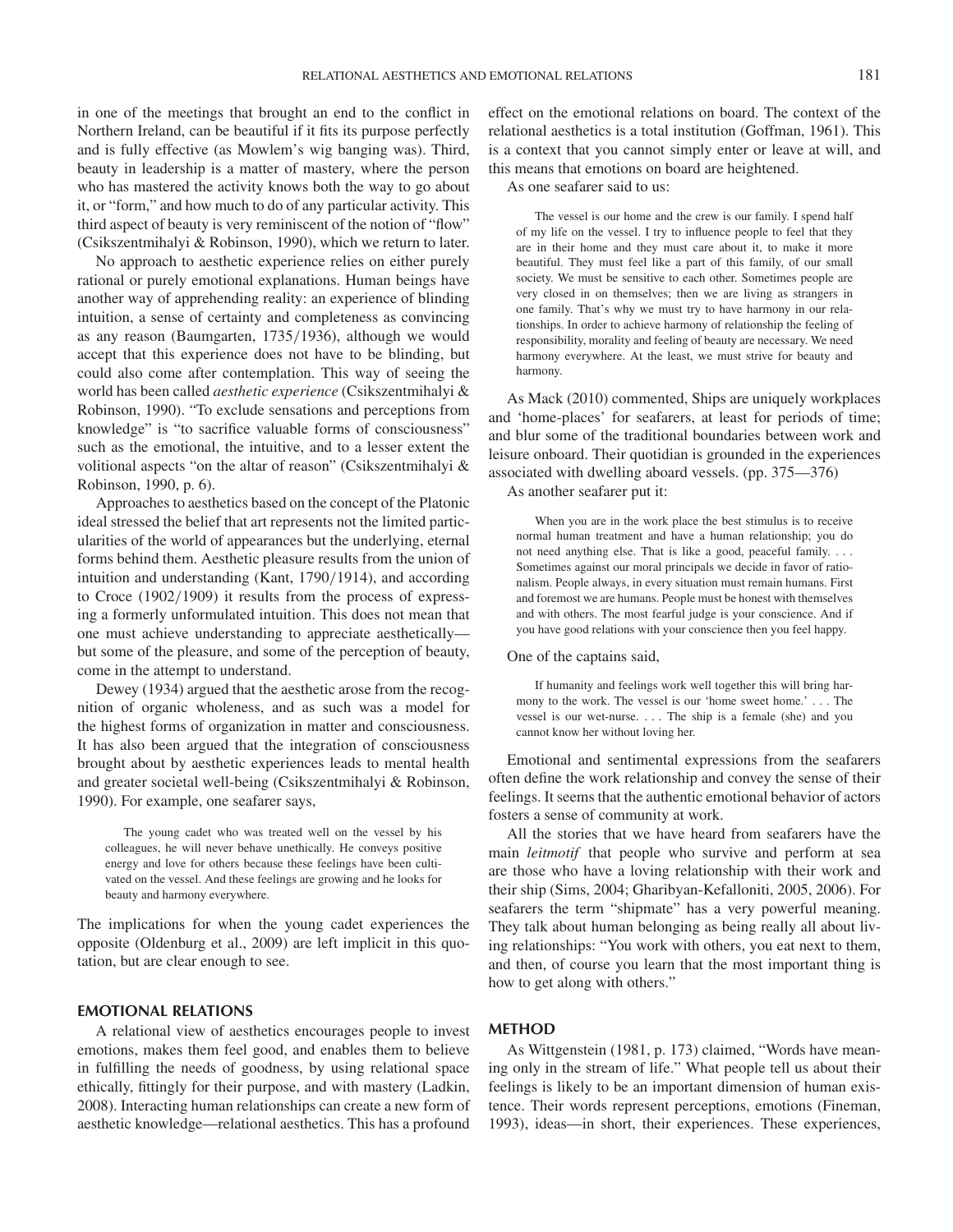in turn, are the subject matter for interpretive study. They are basic protocol statements of what people believe is happening to them, even though words (especially in translation, and without the nonverbal clues to understanding with which they were originally spoken) are necessarily an imperfect representation of states of consciousness.

Our research sought to capture a reflexive blend of the aesthetic experience and the flow experience of all participants, offering "an embedded sense of possibilities for meaning construction while including the voices of others" (Cunliffe, 2002, p. 134). In the process, by focusing closely on the quality of aesthetic experience, we wish to reflect our understanding of the potentialities for enjoyment open to human beings and to refine the theoretical model of the flow experience (Csikszentmihalyi & Robinson, 1990), which will be enriched through its application to this unique body of data. The interpretive method we chose is based on a close analysis of accounts given by leaders among merchant marine seafarers. From our interviews with leading seafarers we have identified what we believe to be salient features of their aesthetic experience, as well as discovering its dynamics.

The Greek *poiein* means that to create is about images, imagining rather than literal meaning, "about creating possibilities rather than describing actualities, and about multiplicity not specificity" (Cunliffe, 2002, p. 133):

Thus, poetic forms of talk do not give us information about an already structured situation but help us form or constitute for the very first time, a way of orienting toward or relating ourselves to our surroundings and the circumstances of our lives. (Cunliffe, 2002, p. 133)

We set out to allow leading seafarers to speak poetically, if they chose, to help us study meaning in everyday practice. Practical understanding, according to Wittgenstein (1953, p. 122), "consists in seeing connections": between aspects of our surrounding circumstances, between ourselves and others, and between action and sense (Geertz, 1983, p. 34), thus sounding very like relational aesthetics as earlier described. We need to consider the "role of the other" (Bakhtin, 1986, p, 72), because meaning is created by each person as the person interacts with others or the text:

In essence, this means focusing on responsive dialogue and the relational moments in which we try to shape and make sense of our surroundings. *...* Research can be seen as a living process of reconstructing and reinterpreting in which we need to develop rhetorical *...* practices that enact this process. (Cunliffe, 2002, p. 134)

Social poetics is such a practice because it offers a way of relationally engaging with others (McNamee, 2000).

The interviews were conducted by the first author in Russian and Greek, recorded, and translated and transcribed by her into English before analytic, interpretive, and poetic discussion between the two authors. Sixteen interviews were used for the analysis on which this article is based. Interviews were conducted at the offices of a shipping company in Athens.

Appointments for these interviews were facilitated by a crew manager. The 16 interviewees consisted of nine captains, two first officers and five chief engineers. All of them were Russian speaking, and they were working in a Greek shipping company. Ages ranged from 36 to 64 years. In some cases these people may have worked together at some stage, but in most cases not, and this is not part of our methodology. We see these as 16 independent interviews, with the likelihood of any of the comments made by interviewees relating to any others of the interviewees being very low. We make no claim that this is a random sample or necessarily an inclusive one. We cannot guarantee that some of the things they said were not influenced by being interviewed on the premises of the shipping company for which they were all working at the time, nor that there was no bias in those with whom we were put in touch by the crew manager. All were involved in large merchant ships, operating intercontinentally. As our research aims to offer a set of grounded constructs that could be the basis for further research, rather than a truth statement about a population, we are comfortable with these provisos. Our methodology was not intended to tell us anything about how the views of the seafaring leaders might vary with age, nationality, length of time at sea, and so on, so we have not specified these in giving the quotations from them.

#### **PICTURING AESTHETICS AND EMOTIONS**

Perhaps the best-known accounts of the aesthetic experience focus on what happens to the emotions in the encounter with works of art. Aristotle felt that tragedy, by evoking pity and fear, helped purge the audience's feelings—a conclusion with which many contemporary analysts would agree. As the seascape painter whom we interviewed said,

The best work is like pain. A good work of art derives from pain. When I am thinking and painting the sea I imagine a sea crew. Seafarers are truly brave men armed with courage *...* they live a dramatic*/*tragic life, it is not pleasant. They make it pleasant with their inner lives *...* I learn more about the sea by listening to seafarers's stories, which are filled with the fantasies and metaphors they live by. *...* The sea is directly related to our soul.

As Csikszentmihalyi and Robinson (1990, p. 14) put it, "Catharsis brings about inner balance and equanimity," effecting through pity and fear the purification (*catharsis*) of such emotions. "The good here consists in reliving hidden impulses in such a way that they can be sorted out and brought into harmony with the more conscious aspects of life" (Csikszentmihalyi & Robinson, 1990, p. 14).

Art can give people an alternative approach to those aspects of consciousness that are too limited by the impersonal rules of reason, in which the private joys and fears of people are not taken into account. As Collingwood (1938) persuasively argued, art can effectively communicate many things that abstract concepts cannot convey. Says the seascape painter,

If I did not paint, I would like to write poems about the sea *...* but you can find poetry in painting. They are all together. When the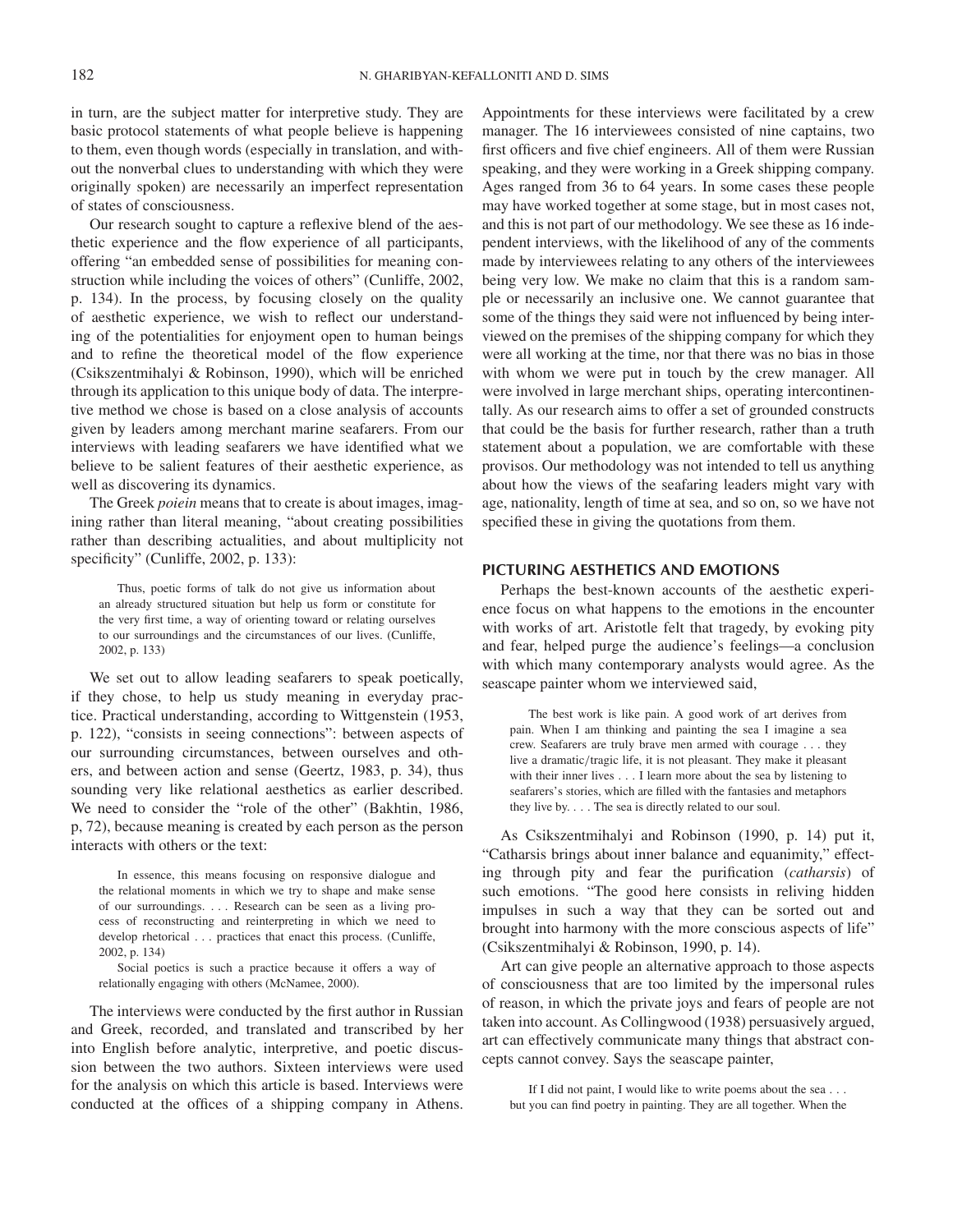heart is stimulated, he starts painting and *...* believe me, the sea you imagine is better than the one you see, because it is within you. *...* In order to paint a good sea you need emotion. Emotion is of significant importance. Emotion has fear and awe, otherwise the sea painted would be mediocre. It would be a posed sea.

This is discussed by Strati (1999), using the language of sentiment. "Sentiment is not a 'fact,' an abstract object, it is the manifestation of a style, of an intentional attitude" (p. 179).

One has a variety of sensory links to one's environment, each of them capable, in different ways, of providing pleasurable experiences. "A man possesses nothing certainly save a brief loan of his own body, and yet the body of man is capable of much curious pleasure" (Cabell, 1919, in Csikszentmihalyi & Robinson, 1990, p. 1). To translate the potential benefits of our sensory equipment into actuality, the senses must be cultivated and disciplined (Csikszentmihalyi & Robinson, 1990, p. 1). As one of the seafarers said:

The seafarer is cultivating his aesthetic perception by traveling from a very young age. As the more beautiful things you can see in your surroundings touch you, their beauty changes the way you look at other things. *...* The more beautiful the things, the images that you have received in your life, from your childhood, the easier it is to live with this in the future. *...* And in your work, if the captain, the chief engineer treat you beautifully, they can influence you; you become a better person after that work contract. It happened with one of my friends. After one work contract, where the captain and the others were very polite and kind to him he developed aesthetically, he became more polite, he had improved his manners and I was surprised and pleased when I saw these changes.

From a materialistic viewpoint, whether or not experiences give pleasure is not very important. They are evanescent subjective phenomena, whose value must be discounted in comparison with serious and concrete concerns like power and wealth. But the way in which some of our interviews looked at their value took it that the essential point of existence is not established by criteria such as how much people own or how much power they wield but by the quality of their experiences (Csikszentmihalyi & Robinson, 1990). As one seafarer said:

Yes, we are working for money but the feeling and emotional satisfaction is greater than the material one. I am looking for beauty in my surroundings, because it is important not to feel like a mechanism for earning money but to see and enjoy the beauty around us. Beauty ennobles people. As people say, "Beauty will save humanity" *...* I love my work very much. My work gives me a lot, means a lot for my emotional life.

According to this view, objective standards such as money are trivial, because they do not directly affect how we feel; in comparison with them, experiences are more important. By this measure, aesthetic experiences are more important than objective experience (Csikszentmihalyi & Robinson, 1990).

"The autotelic experience, that is, one that contains its goal in itself, was called *flow experience* because respondents used that term frequently to describe the deep involvement in effortless progression of the activity" (Csikszentmihalyi & Robinson,

1990, p. 7). The aesthetic scholarship on which Beardsley's (1982) list, described earlier, is based was completely independent of the flow research (Csikszentmihalyi, 1975). The two authors were unaware of each other's work at the time. It was only later that the conclusion was reached that "philosophers describing the aesthetic experience and psychologists describing flow are talking about essentially the same state of mind" (Csikszentmihalyi & Robinson, 1990, p. 8). This in turns means that "human beings enjoy experiences that are relatively more clear and focused than everyday life" (Csikszentmihalyi & Robinson, 1990, p. 9), a conclusion already drawn by Dewey (1934).

"When this heightened state of consciousness occurs in response to music, painting, and so on, we call it an aesthetic experience. In other contexts, such as sports, hobbies, challenging work, and social interactions, the heightened state of consciousness is called a flow experience" (Csikszentmihalyi & Robinson, 1990, p. 9). Csikszentmihalyi and Robinson claimed that "looking at the aesthetic experience as a form of flow reveals more clearly its structural characteristics and its dynamics." The aesthetic experience and the "flow" experience are indistinguishable from one another. It seems that the quality of the subjective states is the same in both contexts.

For example, in the case of the seascape painter's and the seafarers' responses about the feelings aroused by the sea, different stimuli are involved, different skills are required to respond, but the structural elements of consciousness that account for the rewarding nature of the experience are the same in both cases. In other words, while the thoughts and emotions in their responses might be different, the structure of the experience, its quality, the way it feels while it lasts, seems to be the same regardless of its cognitive and emotional content. These structural similarities include the conditions mentioned in the set of criteria for describing the *aesthetic experience* proposed by Beardsley (1982).

The seascape painter said,

Seafarers have a passion for the sea, they are addicted to it, and the sea is their whole life. They enjoy going down to the engine, feeding albatross, gazing at the sea, looking at the storm approaching or passing by.

#### As one captain put it:

Seafarers are romantic and sentimental people. *...* One cadet made such beautiful photographs from the vessel, which capture the magnificence of a stormy sea. He was waiting on the deck regardless of danger, trying to find the most favorable moment, which shows the power of the waves, the unique combination of white frothy sea with the turquoise color of the waves *...* I was trying to photograph with a camera a sunset at sea, but may be there are not yet cameras that can capture the beauty that only seafarers can see. The sea can be stormy or calm but when it is stormy the sun makes the most fantastic outlines. It can look like a hedgehog and whatever else you can imagine. *...* Have you seen green clouds? When the sun's rays illuminate the sea by coloring the clouds in green? You cannot imagine this beauty and the sensation, the feeling it arouses.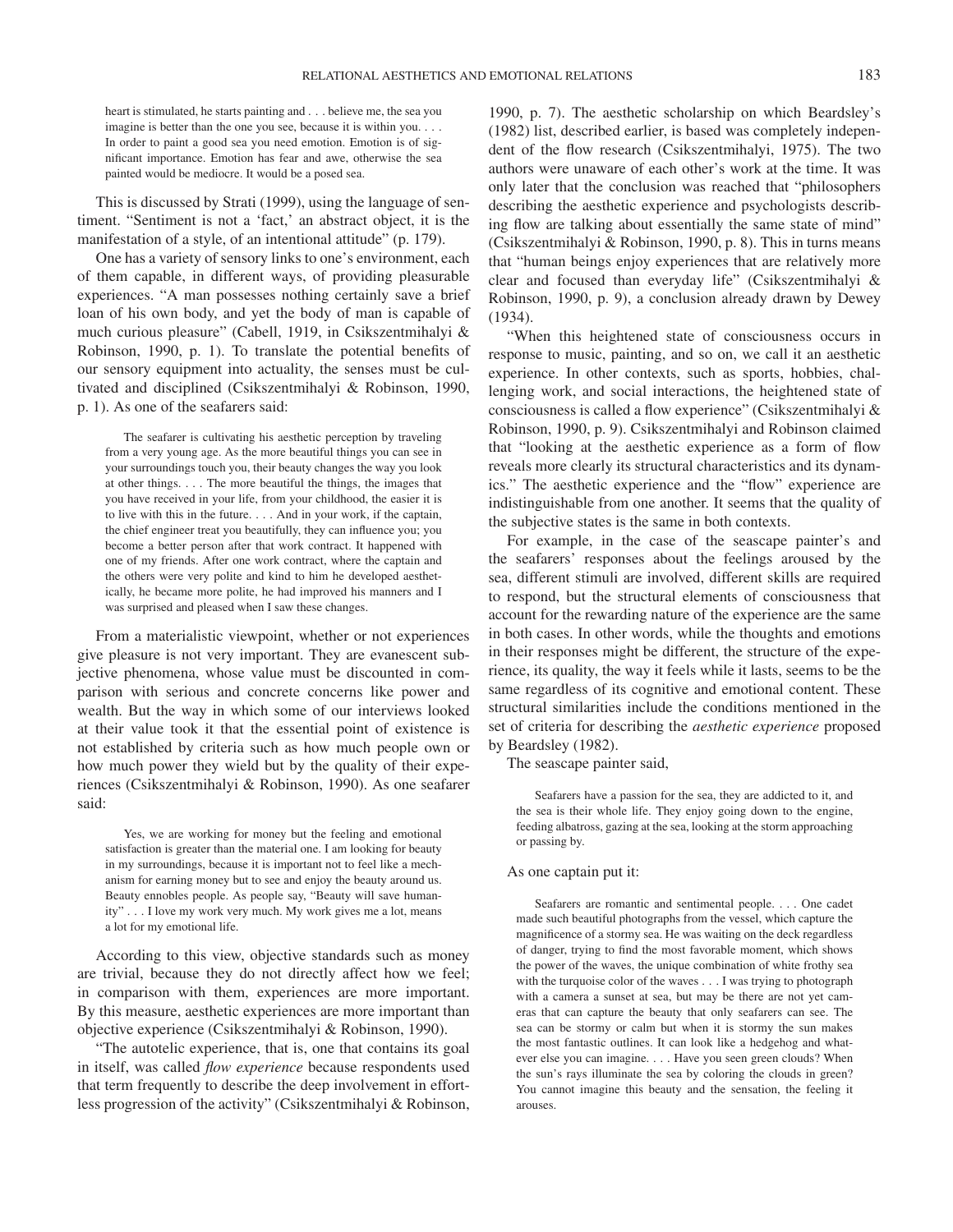Several of our participating seafarers enjoyed their work to the extent that experiencing the activity, feeling a sense of harmony that preempts everyday concerns, is experienced as freedom.

As the seascape painter said:

The sea's infinity is endless. *...* One must be completely free, undistracted, and it is this freedom that leads one's hand, mind and its whole existence. *...* The sea is a lot of things and that is why I keep saying that the sea is a muse. The sea is the artist's, dancer's, painter's, writer's muse. *...* By looking at the sea you can get lost in your thoughts. The sea makes you dream, reflect when you are free, infinite, you can do whatever you want. *...* It is certain that the sea purifies one's soul. *...* I can talk about my problems. My problems and disappointments vanish when I am painting. I feel that when I am in front of a seascape, real or just a representation, I forget about everything else and I try to see how every small inch is made, the movements, how does the light fall upon the sea, what's far beyond *...* every small detail.

#### One captain said:

I love my work with a passion. I love a stormy sea. I love a fluttering sea. Its grandeur and might—I love it. You cannot imagine this power, all its magnificence. The color of the sea is never the same. Depending on the sun, a sea takes different tones of blue and green. I like this color, all tones of blue, but for me it is associated with the ship.

The characteristics of blue as a color that transmits sensations of freshness, distance, calm, and peace were propounded by Goethe in his *Theory of Colours* (1810*/*1970). The abundant expanses of sea and sky are analogies of great evocative power, which orient the significance of the color. The heights of the skies and the depths of the seas, the sense of the infinite that one feels when contemplating them, besides having a pacifying effect on the central nervous system, confer spiritual values on the color blue. When blue assumes greater chromatic fullness, as the sky does in the softness of the evening, it accentuates the values of tranquility, intimacy, and intensity of feelings (Arnheim, 1974; Klee, 1956). The negative aspects of this color emerge when some of its connotations are excessively accentuated: Freshness becomes coldness, calm becomes isolation and solitude. The favoring of blue is always an indication of a preference for tranquil, orderly, and trouble-free environments in which events proceed softly, along more or less traditional lines. A coherence with ideological orientations is easily traceable in the case of colors. A long tradition ties them to ceremonial rules, customs, and social roles, and largely determines their process of signification (Baudrillard, 1968).

Transcendent experiences that take us out of the realm of everyday life are also valued by seafarers for giving them a foretaste of other-worldly reality, for bringing to the fore those human potentialities that the social system has repressed and in showing up the causes of repression. As one Russian seafarer said,

In our Soviet country *...* it was aesthetically wrong to be noted for your wit. It was politically wrong to think in a different way and

if anyone stood out for his originality, very soon he was isolated. *...* In our country there was no beauty, no harmony. And this is a big problem for people. *...* The harmony which we reach on the vessel, in our small community, we want to bring it to our country and to our family. When I return to my mother country I want to find the same there *...* but instead of beauty we meet anger and drunken faces. I leave my country with hard feelings *...* we always hope for better conditions of life for people in our country and everywhere. Maybe the ship could be a good model of harmony and beauty in relationship; and we could transfer this to offices, to our country and our family.

If the value of a society is measured by its ability to develop fully the potentialities of its members, then the making of visual beauty and learning how to enjoy it should become important for society as a whole (Csikszentmihalyi & Robinson, 1990). Csikszentmihalyi and Robinson (1990) go on to amplify what they mean by the phrase "learning how to enjoy it": "Most events in consciousness are built from culturally defined contents as well as from personal meanings developed throughout an individual's life." Bourdieu (1987) reminds us that a person can never have a pure, immediate aesthetic experience whenever we gaze at an object our reaction to it is historically grounded, inseparable from ideologies and social values. The social and cultural context in which aesthetic experience is created is an integral part of it. Whether such an experience exists on board, whether we can call a particular experience aesthetic or not, ultimately depends on cultural conventions that change with time and place. The sea constitutes a living element in the life of every seafarer, and the entire evolution and development of marine culture are inseparably linked with naval history and tradition. It is therefore natural that the marine element should play a leading role in the aesthetic expressions of seafarers with respect not only to the presentation of the changing diverse forms of the sea, but also to the depiction of major events and other, common activities of seafaring life.

#### **AESTHETICS AND EMOTIONS ON BOARD**

The emotional responses of the seafarers interviewed proclaim the healing powers of aesthetic experience on board. The most frequent feelings they described are inspiration, love, and respect that give them a sense of harmony. We cannot be sure why, but we heard nothing from them of the stress and hardship of life at sea (Oldenburg et al., 2009). One chief engineer said:

As I have learnt to work with people and become more experienced, I begin to understand that it is beauty which is very important in our work and in our life in general, because it helps to organize. At each stage of work everything must be done correctly in order to achieve good results, because lack of discipline and negligence in the work becomes visible from details. I may be using technical terms but I always urge people to think about these issues. *...* This is also the aesthetic of our work. *...* You always try to work beautifully *...* we always admire things which are beautiful. This is also true in work. *...* When the engine does not work and you fix it and it works again you feel as if you have won something, it is rewarding. You made every effort to bring it [the main engine] to life.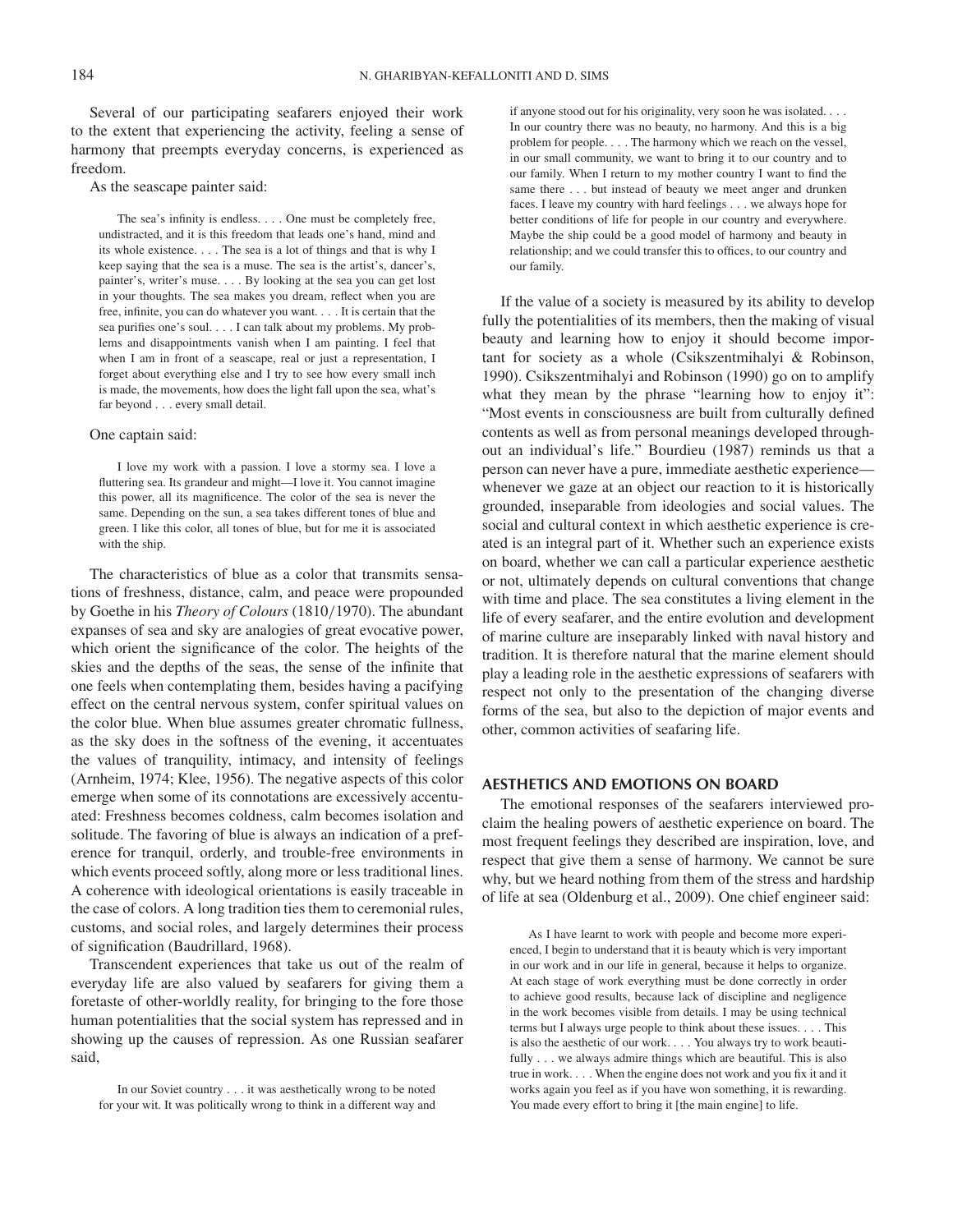Another chief engineer said:

People have different feelings of beauty. One has a more cultivated feeling and the other less. People who had never been taught aesthetics may think that aesthetics is unnecessary and that there is no need for aesthetics in work *...* there is also technical aesthetic in the work. All engines actually have the same function but aesthetic experience is different. For example, an engine built in Japan is a piece of art. On a vessel with a Japanese engine you feel comfortable and relaxed and feel proud to work on this vessel.

The seafarers we talked to linked beauty with their feelings. They identify their feelings with aesthetic categories. For example, they link a feeling of responsibility with beauty. They see unethical behavior as ugly and unacceptable. As one officer said:

The feeling of responsibility is a beautiful feeling. All these issues of culture, discipline and morality, ethics, aesthetics, and beauty are interrelated. Men in sea crews are very close to each other. Every act of a seafarer is related to others. If another member of crew snubbed a seafarer he cannot get over it easily as he could do on shore by meeting his family or friends. We are living together; we are eating and sleeping and working together and not just for one or two days but months. In our small community people who are able to act in an immoral and ugly way cannot stay for a long time, they cannot survive. The other members of crew will try everything possible to get rid of him. *...* It is painful when somebody hurts you. *...* It is very important to have a positive moral climate on the vessel. If there is some anger it will affect everything: our work and the beauty of our relationship, our existence as a whole. If we are cooperating in harmony it is very important for the whole crew. We need to show people, to give them an example of how to work beautifully. Beauty characterizes humans. If we are not aware of aesthetics, beauty, and purity then we look like more animals then humans.

The way people speak to each other is linked with the most important issues of social power and ethics. As one seafarer said:

Moral acts are always beautiful and immoral are always ugly. People must be aesthetes in their soul. External beauty is not real. *...* We learn about each other very quickly, because we are together twenty-four hours. *...* But the whole climate on the vessel depends on the captain. He has all authority; all lines go through him. The moral and aesthetic climate of the vessel depends on the morality and aesthetics of the captain.

This illustrates the first of the categories of beauty in Ladkin's (2008) summary of Plato. One captain said:

Human beings differ from machines because of their emotions and feelings. When we are satisfied with our work and with each other, crew from captain and captain from his crew, when everything is going well in loading and discharging you feel a burst of energy. My main purpose is to make people satisfied with their job and encourage them to feel happy and feel joy in order to leave the vessel with positive memories, with the feeling that they learned something new and acquired experience. People always appreciate your support and your responsible relationship to them.

As another captain put it:

People know my requirements regarding their personal behavior and ethics. But they also know that I always call their attention to

see the beauty of the nature surrounding us. It can be a school of dolphins playing with a vessel or when the whale is following the ship by turning on its side and wagging with its flipper, then trying again to catch up the vessel by saluting us and playing with us, and doing it again and again. *...* And when after the rain the huge rainbow appears at sea and it seems like the ship is entering the arch. By marine tradition the seafarer must make a wish and his wish will become true. All these help people to relax from work. We have very intensive working hours and sometimes there is no time even to think about aesthetics. But if it is possible after working hours we organize events, which make people feel they have had a break. *...* For example, when we are passing the equator we have an ancient tradition to ordain a seafarer. One of the seafarers dresses as the god Poseidon and comes to the Captain and we perform speeches from mythology. People like to celebrate marine traditions.

#### Another seafarer told us this story:

On one of the vessels on which the chief engineer was disembarking, and on which I was staying, when leaving the engine room and saying goodbye to his team, he turned, looked at us with nostalgia, and said: "Oh my God, how much work, energy and emotion we invest in this place. Honestly, I feel that I am leaving home, my heart bleeds." I liked his words and as he looked at the engine room, we really were one peaceful family. The vessel was our home.

#### As one captain said,

At sea we become more sensitive to each other. The sea sensitizes us to our surrounding circumstances, to our fellows, and to our loved ones. *...* Sometimes when a member of crew is disembarking after completion of the contract, when we say goodbye we have tears in our eyes, we are all deeply touched. *...* When leaving the vessel I have a feeling that I leave part of myself on the ship.

#### **CONCLUSION**

To our surprise, feelings about the beauty of their surroundings seem to be enormously important to the seafarers we talked to. They say that their aesthetic appreciation of this beauty helps them to survive and perform at sea. Harmony is clearly very important to them—harmony both in the living conditions and in their relationships. They seem to be as concerned with the aesthetics of the sea, and as full of powerful emotions about it, as the seascape painter was. They did not deny the toughness of the conditions under which they worked, but this was more than compensated by feelings about the beauty of the physical and social environment.

In order to give meaning to their lives and work, people need to have "real" relationships: love with pathos, feelings of responsibility for their fellows. A relational aesthetic makes communication "real." The relationships they build at sea are works of art, created through human interaction, which can make conversation more "real." People are as affected by the aesthetics of communication as by the content of it. Aesthetic knowledge based on the emotional and often sentimental responses with the main motif of human belonging helps people make sense of their lives, and thus is taken into account by leaders of seafarers.

The experiences they told us about were not only aesthetic and emotional, but at times transcendental. The aesthetic was